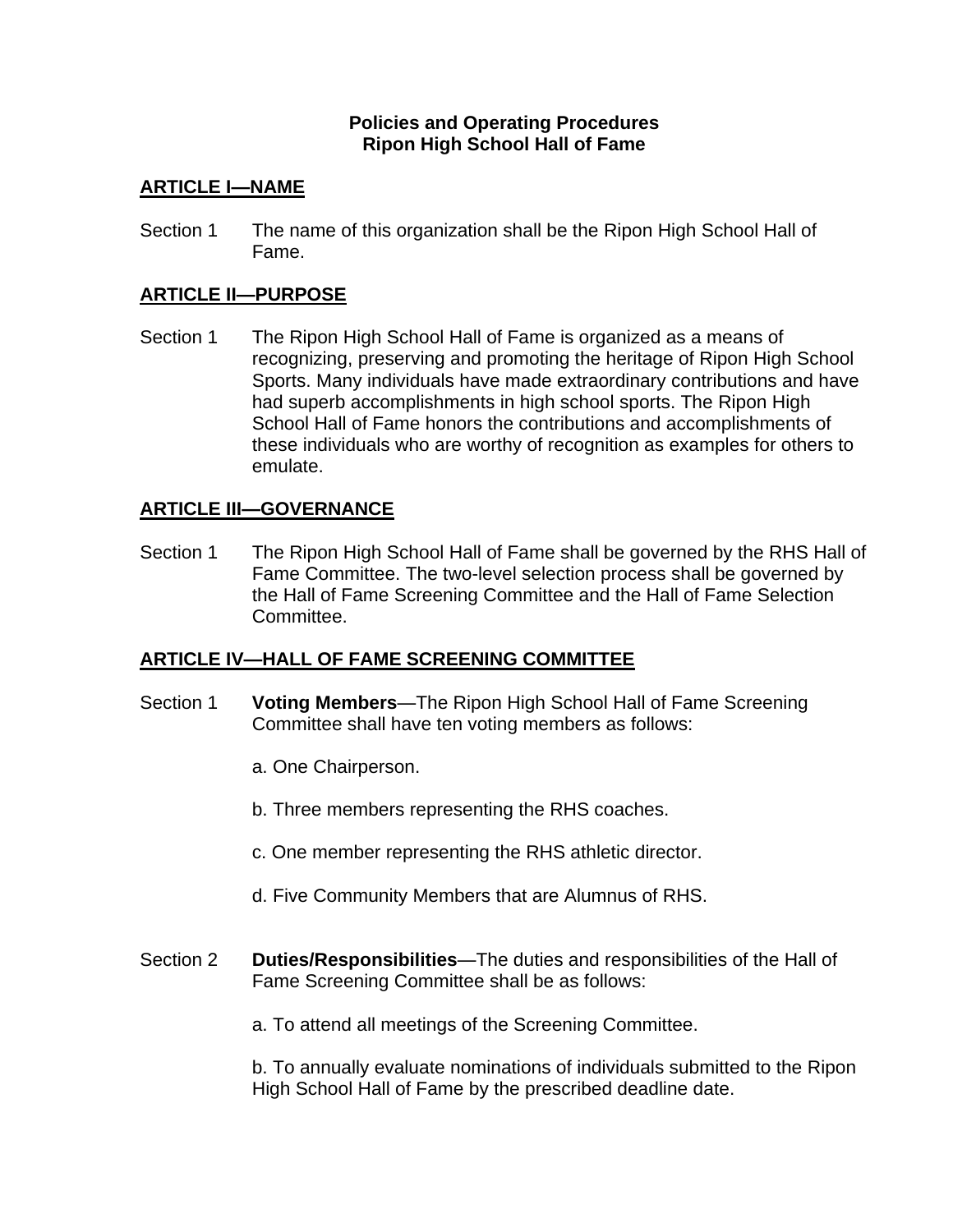c. To approve only those individuals who had significant and/or long-term contributions or accomplishments in high school sports and who are worthy of recognition. Those deemed worthy of recognition will be approved and forwarded to the RHS Hall of Fame Selection Committee.

d. To keep all action of the Screening Committee confidential.

Section 3 **Voting Procedures**—The voting procedures of the Hall of Fame Screening Committee shall be as follows:

> a. Discussion will be held by category—athlete, coach, and other. After discussing a candidate, voting will take place by show of hands. Secret ballots may be used if the situation warrants.

> b. The Screening Committee shall decide one of three options for each nominee:

1. **Approved**—Sent on to the Selection Committee.

2. **Hold for Future Consideration**—In most cases, this indicates that additional information and supportive material would be helpful for future consideration.

3. **Inactive**—Nominee no longer considered for induction unless renominated after a one-year waiting period.

c. A nominee shall be approved and sent on to the Selection Committee if approved by 60% of the Screening Committee present.

d. The Screening Committee shall review candidates based on information provided by the Ripon High School Hall of Fame staff.

e. All nominees approved by the Screening Committee and forwarded to the Selection Committee who do not receive the necessary votes from the Selection Committee for induction will be retained in the Hold for Future Consideration file. The nominee will receive future consideration by the Screening Committee. A candidate shall be considered no more than three consecutive years but may be considered again after a one-year absence; however, the candidate must be re-nominated.

# **ARTICLE V—HALL OF FAME SELECTION COMMITTEE**

- Section 1 **Membership**—The Hall of Fame Selection Committee shall be composed of individuals representing the following groups or organizations:
	- a. Current Coaches at Ripon High School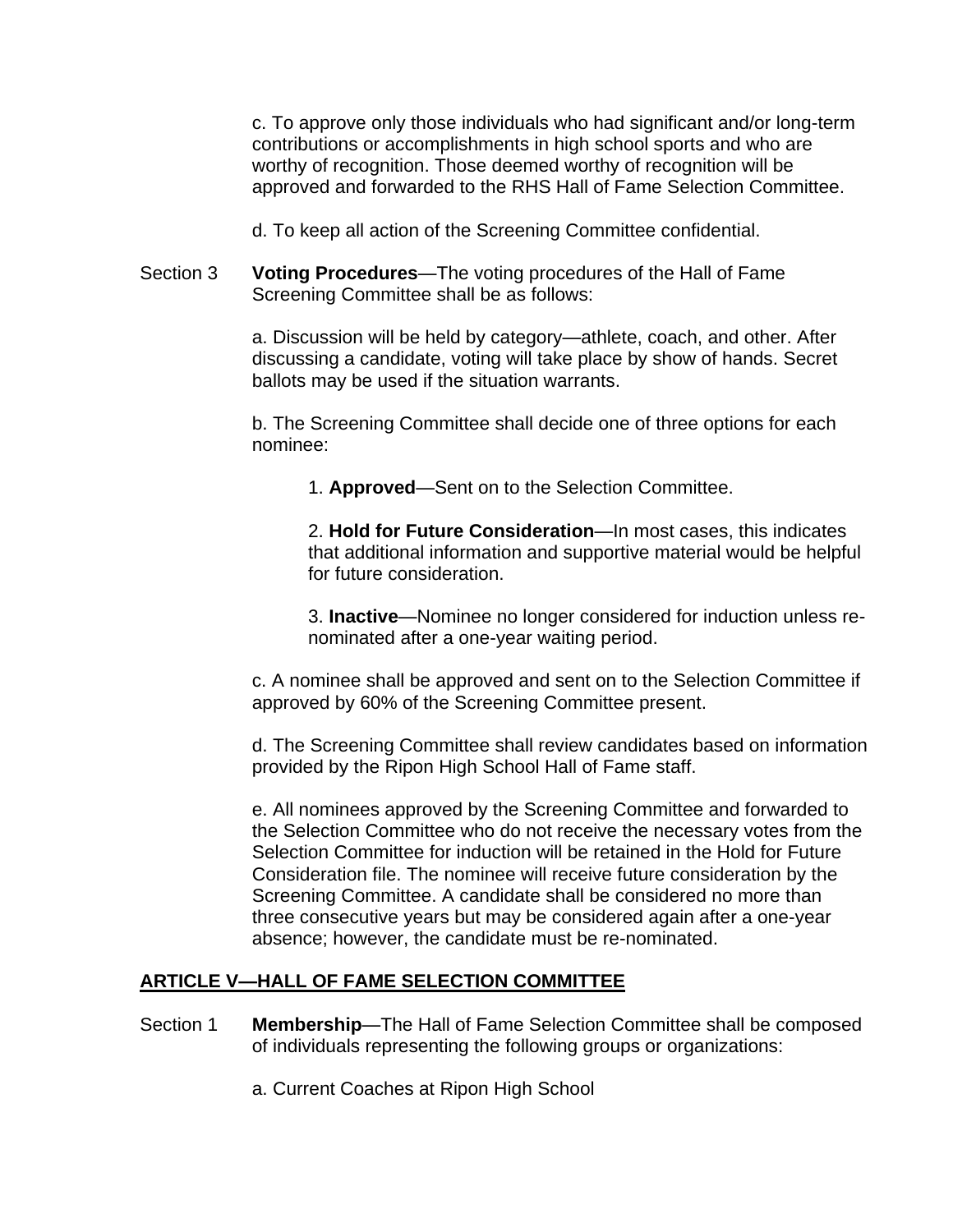- b. Current Athletic Director at Ripon High School
- c. Former Ripon High School Alumni
- d. Former Ripon High School Athletes
- h. Current Media Representatives
- Section 2 Names of Selection Committee members shall be kept confidential by the Ripon High School Hall of Fame Committee.
- Section 3 **Structure**—The Hall of Fame Selection Committee does not meet as a group.Selection Committee members complete rating sheets and return them to the Ripon High School office, Attn: Hall of Fame.
- Section 4 **Voting Procedures**—Selection Committee members shall rate each candidate approved by the Screening Committee on a scale of 1 to 10, with 1 being the highest rating possible and 10 being the lowest rating possible. In the event of ties, a tiebreaker system shall be used as follows: Among those tied, the individual with the most 1's will be selected; if a tie still exists, the most 2's, and so forth. Selection Committee members receive the same background information on the candidates as that provided the Screening Committee. The annual voting results of the Selection Committee will be confidential. Results will be kept on file at the Ripon High School Hall of Fame office with the full intent to assist the Screening Committee in determining future consideration of nominees.
- Section 5 **Determination of Induction Class**—The size of the induction class will be determined by the Selection Committee.

### **ARTICLE VI—NOMINATIONS**

- Section 1 Nominations for the Ripon High School Hall of Fame may be made by: a. Anyone within the Ripon High School Community.
	- b. Must be an Alumni of Ripon High School.
	- c. Anyone else within the high school community
- Section 2 The Official Nomination Form produced by the RHS and available from the Ripon High School shall be completed and submitted with appropriate support materials by a date determined by the RHS staff to be considered for induction.
- Section 3 Individuals may be nominated in one of three categories: a. Athlete—a former high school athlete whose achievements as a high school athlete were extraordinary and merit recognition.

b. Coach—a current or former high school coach whose accomplishments as a high school coach merit recognition.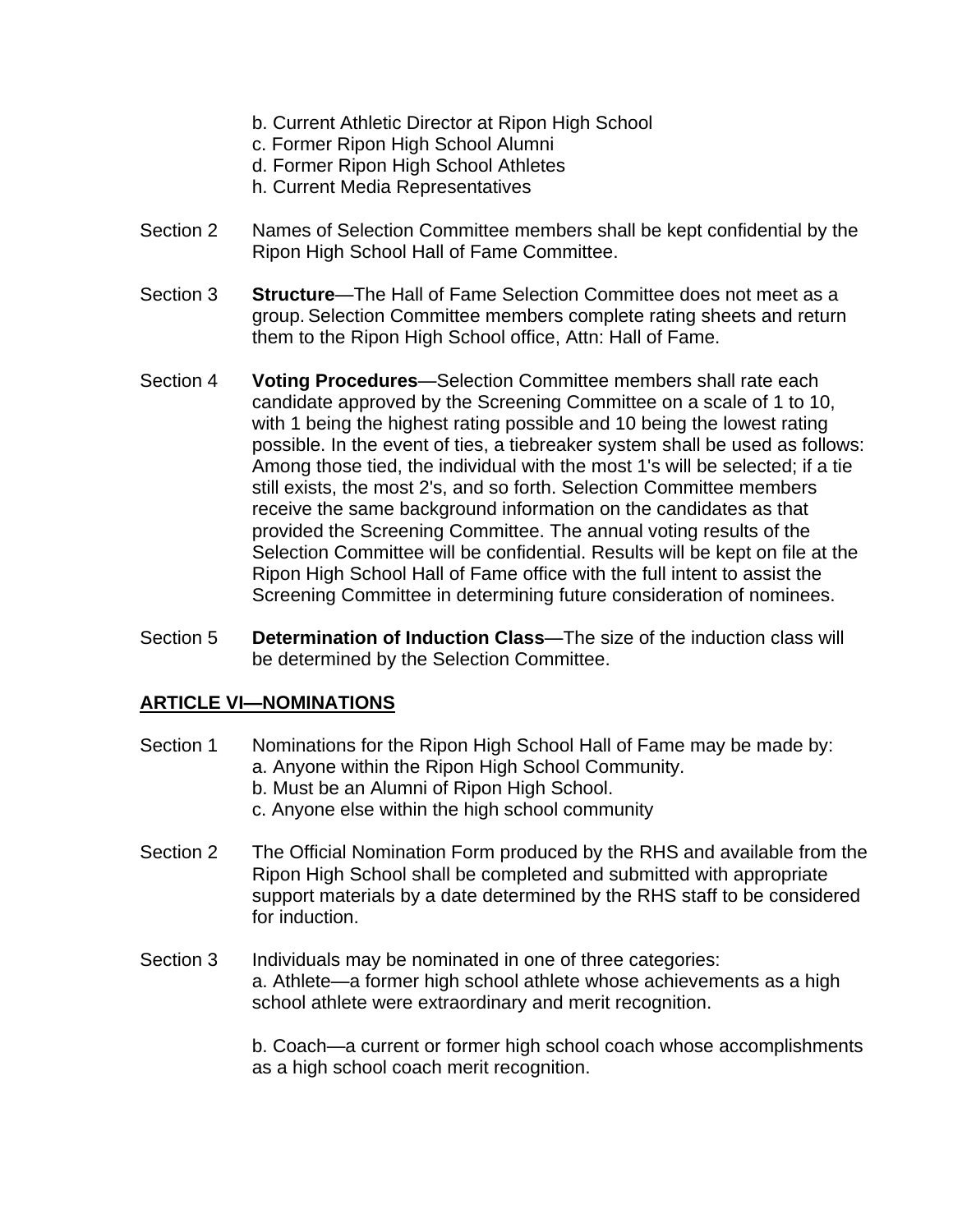c. Other—an individual who has made outstanding contributions to Ripon High School athletics in some capacity other than Athlete, Coach or played four years of College athletics.

Section 4 The categories of Athlete, Coach, and Other are included on the nomination form for expediency in understanding the primary area in which an individual is to be considered for one's achievements in interscholastic athletics. The grouping is for screening purposes to assist those making the nominations in understanding the type of information required.

#### Section 5 **Criteria**

a. All nominees shall be at least 25 years of age prior to the nomination deadline of the applicable year in order to be considered for induction.

b. All nominees must exemplify the highest standards of sportsmanship, ethical conduct and moral character.

c. All nominees shall be considered on the merits of contributions and achievements to high school sports; however, success in later life cannot be discounted entirely.

d. All nominees in the Coach and Other categories shall have significant and/or long-term contributions to interscholastic athletics. Longevity without significant accomplishments does not constitute appropriate credentials for Hall of Fame consideration.

Section 6 **Requirements for Consideration**—In addition to the Official Nomination Form, the following materials should be submitted for an individual to be considered for induction:

> a. Letters of Recommendation. A completed nomination should be accompanied by no more than three letters of recommendation.

b. Support Material. A limited number of newspaper clippings, magazine articles, copies of scorebooks and statistics should be included to help substantiate the accomplishments and contributions of the nominee. These materials should focus on high school accomplishments and contributions and be listed in chronological order.

- c. Black-and-White or Color Photograph.
- Section 7 Candidates whose careers predate more contemporary nominees will be considered against the accomplishments of nominees from their time period, as much as it is possible. It is suggested that additional support